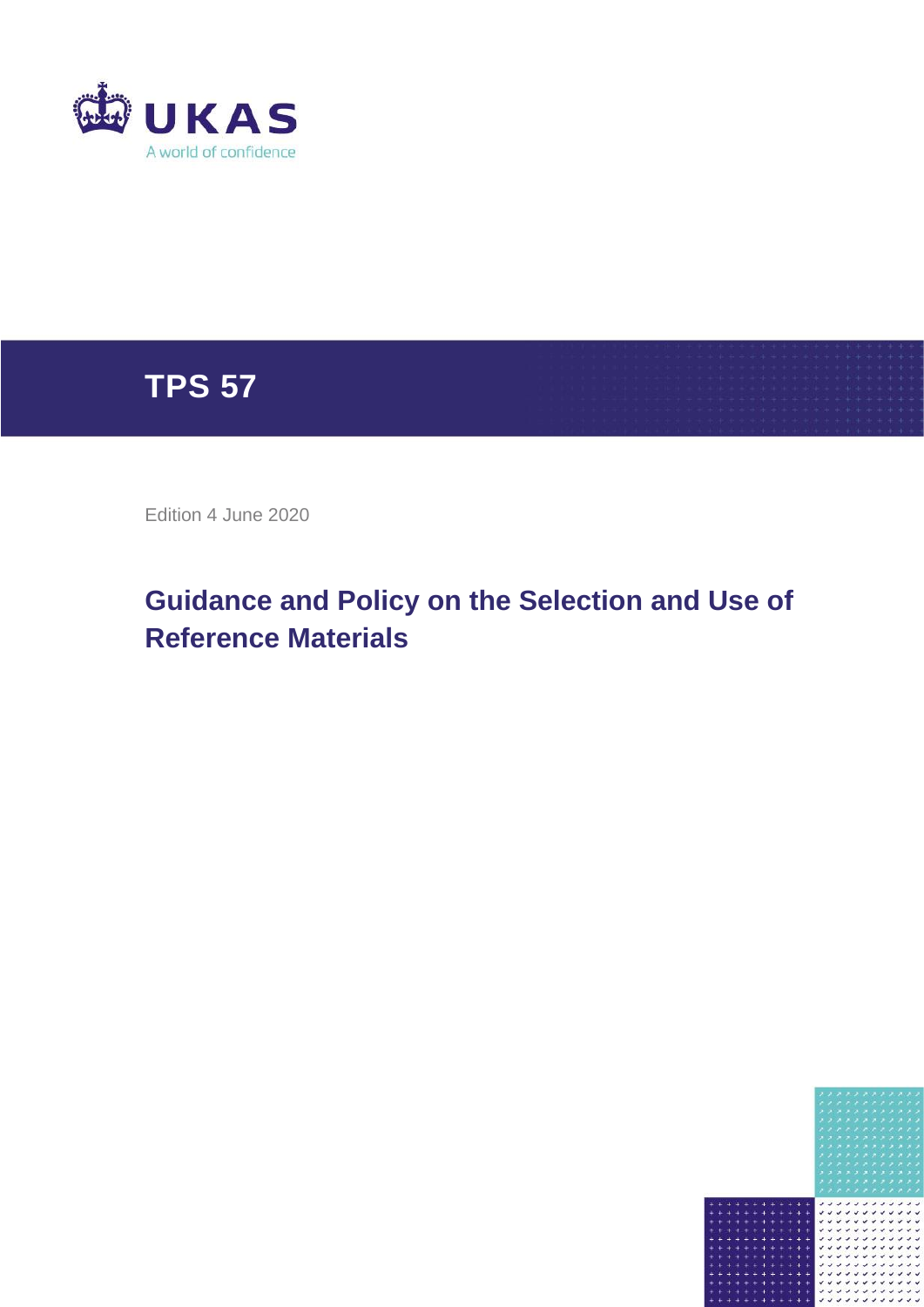### **Contents**

| 1.                                   | Introduction                                                            | 3  |
|--------------------------------------|-------------------------------------------------------------------------|----|
| 2.                                   | Scope                                                                   | 3  |
| 3.                                   | Policy                                                                  | 4  |
|                                      | 4. Guidance on Selecting an Appropriate Reference Material and Producer | 6  |
| 5.                                   | References                                                              | 8  |
| Annex 1 - Frequently Asked Questions |                                                                         | 9  |
| Annex 2 - Terminology                |                                                                         | 10 |

### **Changes since last edition**

Reference standards and documents updated. Reference to ISO 15189 *Medical laboratories – Particular requirements for quality and competence* added. Revised to reflect the extension of the EA MLA and ILAC MRA to include accreditation of Reference Material Producers to ISO 17034. Section 3.3 amended and expanded to provide additional clarity. Section 4.2 d) added. Annex 1.3 expanded with respect to circumstances in which a CRM is used for both calibration and QC purposes.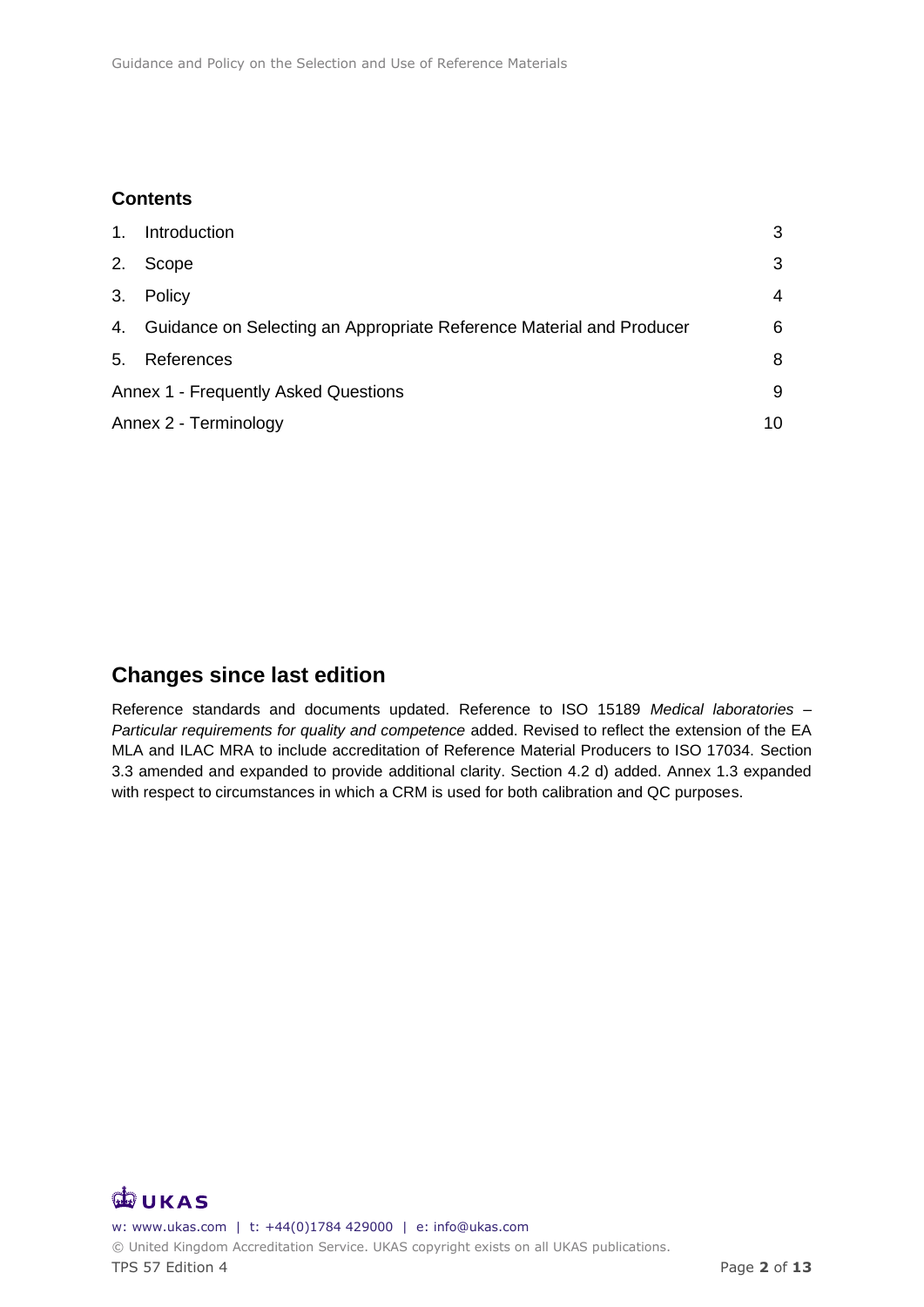#### <span id="page-2-0"></span>**1. Introduction**

- 1.1 UKAS considers the use of reference materials and/or calibrated artefacts to be an important tool for demonstrating the validity of test and calibration methods and a potential means of establishing the traceability of measurements produced using said methods. *UKAS recommends the use of accredited reference material producers and calibration laboratories where they exist*.
- 1.2 ISO/IEC 17025 and ISO 15189 require laboratories to establish the traceability of their measurements back to the International System of Units (SI) or appropriate measurement standards. This requirement can be met by the use of fit for purpose certified reference materials and/or calibrated artefacts whose property values have appropriate traceability.
- 1.3 ISO/IEC 17025 and ISO 15189 also require laboratories to validate methods and confirm that they are fit for their intended purpose and suggest a number of approaches that can be used to achieve this validation. A laboratory can meet this requirement by use of fit for purpose reference materials and/or by the use of calibrated artefacts.
- 1.4 Reference materials play an important role in underpinning the accuracy and validity of measurements made within testing and calibration laboratories. When selecting and purchasing reference materials and/or calibrated artefacts, to have confidence in the materials/artefacts, laboratories need to ensure that the producer of the material is competent and that the material has been produced using a valid procedure. Some guidance is provided in this document to assist with determining the competence of reference material producers. Further guidance can be found in ISO 17034 and other references in [section 5.](#page-7-0)
- 1.5 This document describes the steps that laboratories are expected to take in order to demonstrate that they have selected reference materials that are fit for purpose. In particular the laboratory should consider the matrix, concentration, accuracy, traceability, uncertainty, stability and homogeneity of the reference material as key factors that help to determine fitness for purpose. Some guidance is provided in this document to assist with determining fitness for purpose, further guidance can be found in ISO 17034 and other references in [section 5.](#page-7-0)
- 1.6 It is important at this stage to clearly define reference materials (RMs) and certified reference materials (CRMs). A Reference Material (RM) is a material, sufficiently homogeneous and stable with reference to one or more specified properties, which has been established to be fit for its intended use in a measurement process. A Certified Reference Material (CRM) is a reference material characterized by a metrologically valid procedure for one or more specified properties, accompanied by an RM certificate that provides the value of the specified property, its associated uncertainty, and a statement of metrological traceability. See [Annex 2](#page-9-0) below. For the purposes of this publication the term "Reference Material" is used to cover both RMs and CRMs.

#### <span id="page-2-1"></span>**2. Scope**

2.1 This document applies to applicant and accredited testing and calibration laboratories. This document is also applicable to other accredited bodies (e.g. inspection bodies, proficiency testing providers) that conduct analytical testing or calibration as part of their accredited activities.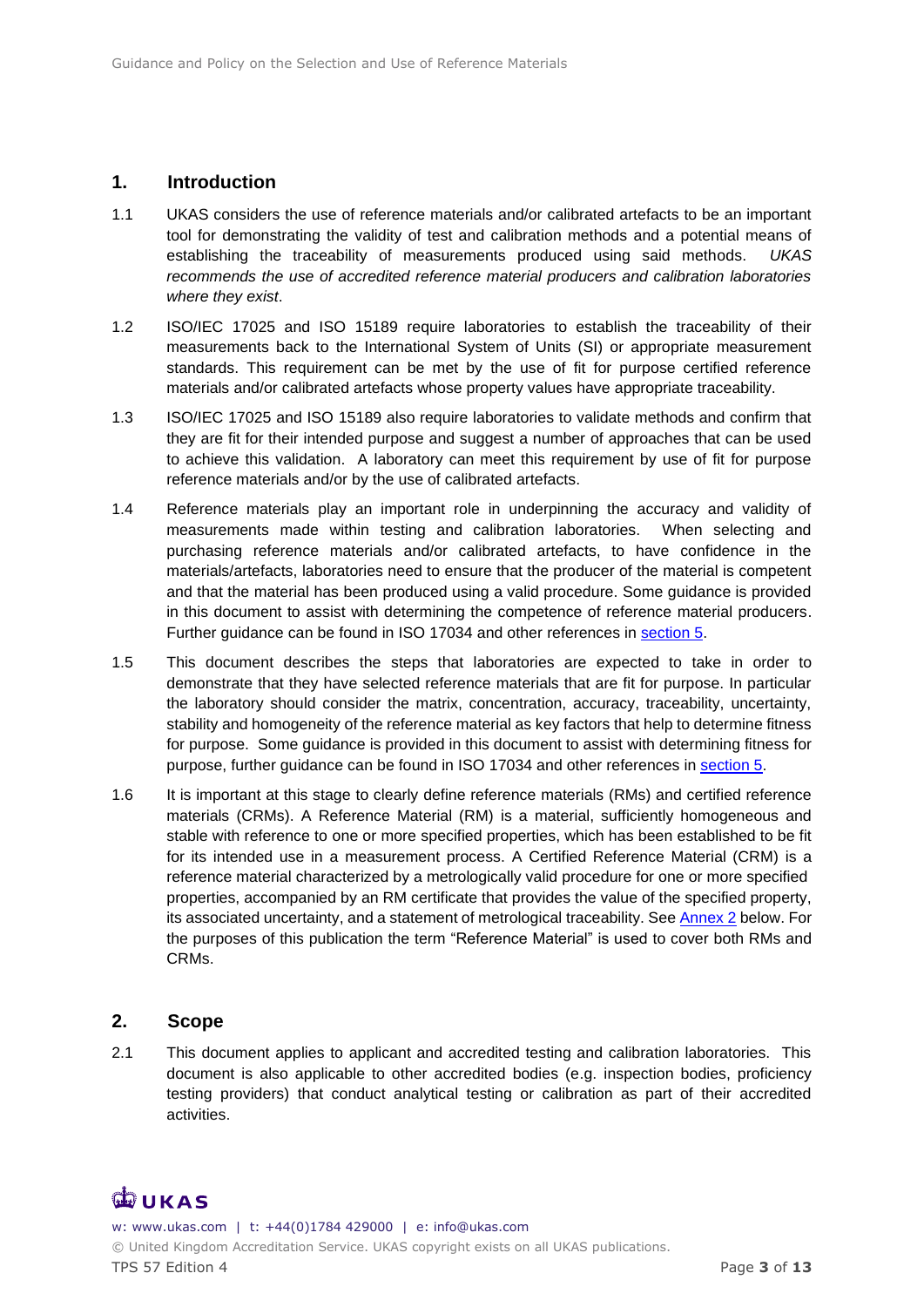#### <span id="page-3-0"></span>**3. Policy**

- 3.1 Use of Reference Materials for Method Validation/Verification.
- 3.1.1 It is UKAS policy that all accredited testing and calibration laboratories shall use, where available and appropriate, reference materials or calibrated artefacts for the validation/verification of critical steps and processes in their methods.

*Note 1: Laboratories should be aware that all stages (e.g. sample preparation, extraction, measurement, etc.) of the testing/calibration process may need to be validated, and the aspects affecting traceability at each stage may need to be considered.* 

*Note 2: Where the method being validated involves the determination of a property value in a matrix (e.g. Arsenic in Soil) then the reference material(s) chosen for validation shall ideally contain the property value in a comparable matrix. If no suitable matrix reference materials are available, then a suitable 'blank' matrix may need to be fortified with an appropriate non matrix reference material. It is important to ascertain whether or not the fortified material represents the same analytical challenges as real (natural) samples.*

*Note 3: Laboratories should be aware that it is not normally considered appropriate to use the same reference material for the calibration and validation/verification of a method.*

- 3.2 Use of Reference Materials for Calibration of Equipment/Methods.
- 3.2.1 It is UKAS policy that all accredited testing and calibration laboratories shall use, where available and appropriate, certified reference materials and/or calibrated artefacts for calibrations within their methodologies.
- 3.3 Laboratories are required to determine the fitness for purpose of the reference materials and/or calibrated artefacts used for either calibration or validation/verification for methods within their scope of accreditation. Where reference materials are used for the purposes of calibration the traceability of the values assigned to the material shall be a consideration as to the reference materials' fitness for purpose. This can be achieved by, for instance, using a certified reference material from a producer accredited to ISO 17034, as the certificate will include a statement on the metrological traceability of the certified values. Laboratories should review these statements, seeking guidance and/or clarification from the accredited producer if necessary.

*Note 1: UKAS accepts that it may not be feasible to establish traceability for measurements as required by ISO/IEC 17025 and ISO 15189 in all cases. However, the use of certified reference materials and/or calibrated artefacts should be employed by laboratories where available and appropriate to the methodology. Additionally, UKAS also acknowledges that:*

- *a) The concept of traceability of measurement in fields such as chemical and biological sciences is still under international debate and progression towards unified understanding and use of this concept is not yet complete.*
- *b) The role of certified reference materials in providing traceability of measurement results has not yet been fully established internationally for all sciences.*
- 3.4 Laboratories shall ensure that reference materials they purchase are obtained from a competent producer of reference materials.
- 3.5 ISO/IEC 17025 and ISO 15189 require laboratories to evaluate suppliers; this includes producers of reference materials and suppliers of calibration services/items. Therefore, laboratories are required to determine the competence of the producer of the reference materials and/or calibrated artefacts used. It is important that it is the producer of these materials or artefacts that is evaluated, as well as any associated distributors (suppliers).

# **EUKAS**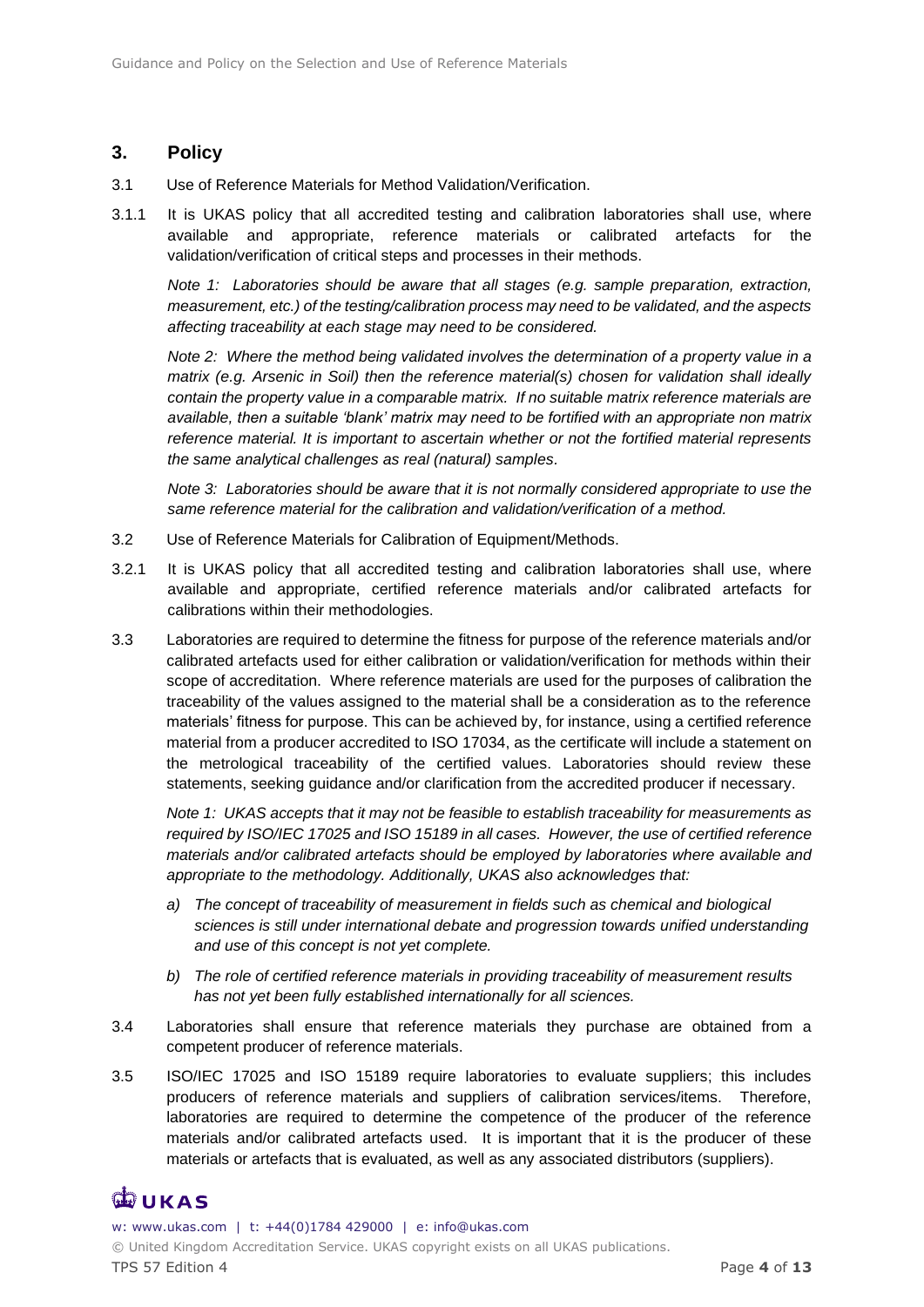*Note 1: UKAS recommends the use of accredited reference material producers and calibration laboratories where they exist. ISO 17034 outlines the general requirements for the competence of reference material producers and should be used as a basis for such an evaluation. UKAS accredits reference material producers to ISO 17034; a list of accredited reference material producers is available on [www.ukas.com.](http://www.ukas.com/) Details of UKAS accredited calibration laboratories can also be found on [www.ukas.com.](https://www.ukas.com/)* 

3.6 Where reference materials are available but not used, the justification for this shall be documented. This information may be requested at the time an application for accreditation is made.

*Note 1: Whilst no single source of information on the availability of reference materials currently exists, laboratories are recommended to contact reference material producers and distributors to discuss availability and suitability. In addition, laboratories may find it useful to refer to the COMAR database for availability of reference materials. COMAR is a non-commercial network of national and international organisations, which is funded by BAM (German Federal Institute for Material Research and Testing). The website address is [www.comar.bam.de.](http://www.comar.bam.de/)*

- 3.7 If no appropriate reference materials or calibrated artefacts are available, then the laboratory shall endeavour to demonstrate that any alternatives represent the best practise to ensure that the method and subsequent results can be deemed fit for purpose. Guidance and advice on how to achieve this can be found in references 5.3 b) and 5.3 d).
- 3.8 Mandatory use of a specified reference material may be a requirement for some sector schemes or in support of regulatory activities. In these cases, UKAS may specify the use of a particular reference material where it is deemed necessary to demonstrate the validity of a method or traceability of a measurement. Where use of a specified reference material is a mandatory requirement, this shall be stated in an appropriate UKAS publication (see UKAS publications list).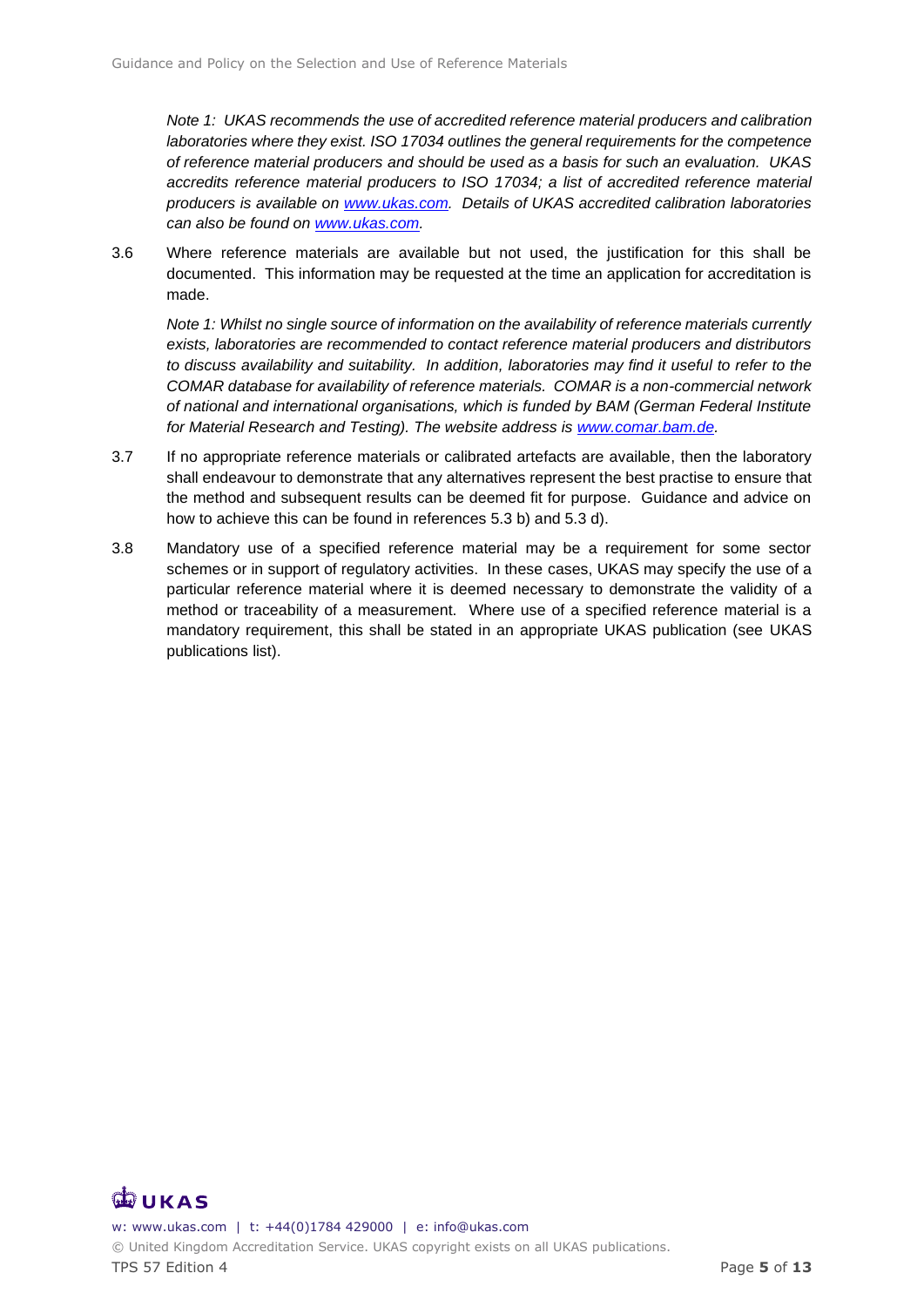#### <span id="page-5-0"></span>**4. Guidance on Selecting an Appropriate Reference Material and Producer**

- 4.1 Reference materials have many and varied uses within accredited laboratories, each of which will have specific requirements. As such it is important that the laboratory identifies the correct criteria for selection of a reference material to ensure that they obtain one that is fit for purpose. Therefore, laboratories should consider the following questions:
	- 'What am I using the reference material for?'
	- 'What is the appropriate uncertainty for my purpose?'
	- 'What is the minimum sample size for my analytical method and therefore for the reference material?'
	- 'Do I need a matrix reference material, or a pure reference material, or both?'
	- 'What do my measurements need to be traceable to?'
	- 'Do I have any requirements around the effective life of the materials?'
	- 'What methods/equipment am I intending to use the reference material with?'
	- 'What measurement range do I need to use the reference material in?'
	- 'Does the reference material contain anything that may cause an interference with the measurement capabilities of the method?'
- 4.2 When an accredited organisation has determined the selection criteria for their reference material, the organisation will need to obtain the reference material from a producer which they can have confidence in; such that they can be sure that their requirements can be met. Obtaining a reference material from a Reference Material Producer who is accredited to ISO 17034 by a recognised accreditation body will provide the organisation with confidence that the statements that the Reference Material Producer makes about their material can be relied upon. Where a Reference Material Producer holds accreditation or certification to one of the following standards, the organisation may wish to consider the following points:
	- a) When engaging the services of a Reference Material Producer who is accredited to ISO/IEC 17025 as a calibration laboratory:
		- 'Does the material I am planning to purchase have the potential for instability, if so, what has the reference material producer done to determine its stability?'
		- 'Does the material I am planning to purchase have the potential for heterogeneity, if so, what has the reference material producer done to determine its level of homogeneity?'
		- 'How will the material be stored and shipped, and will this ensure its ongoing suitability?'
	- b) When engaging the services of a Reference Material Producer who is accredited to ISO/IEC 17025 as a testing laboratory:
		- 'Does the material I am planning to purchase have the potential for instability, if so, what has the reference material producer done to determine its stability?'
		- 'Does the material I am planning to purchase have the potential for heterogeneity, if so, what has the reference material producer done to determine its level of homogeneity?'
		- 'What do I need the assigned values to be traceable to, and how has the producer demonstrated the traceability of their assigned values?'

# $\mathbb{Z}$ UKAS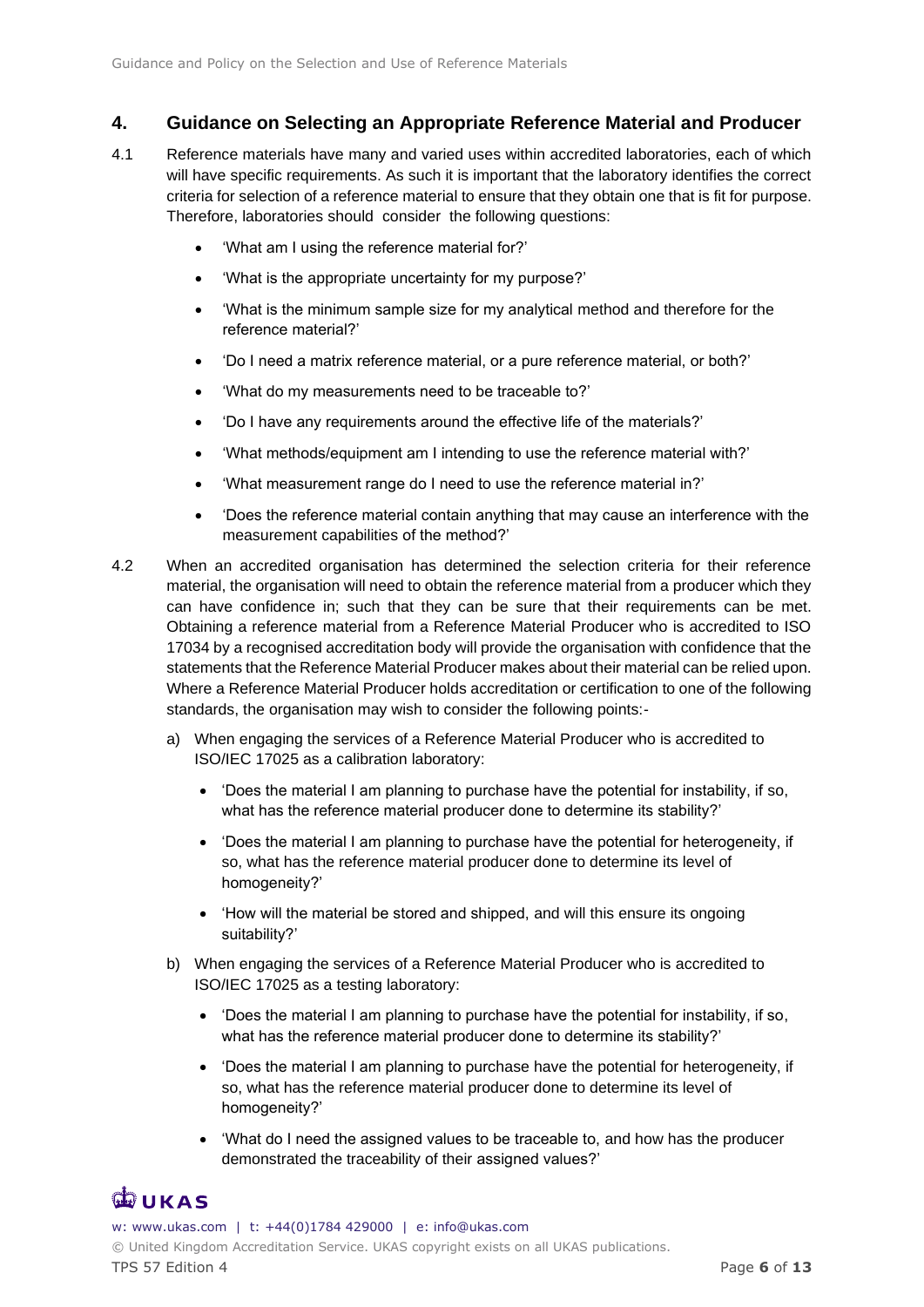- 'How will the material be stored and shipped, and will this ensure its ongoing suitability?'
- c) When engaging the services of a Reference Material Producer who is certified to ISO 9001:
	- 'Does the material I am planning to purchase have the potential for instability, if so, what has the reference material producer done to determine its stability?'
	- 'Does the material I am planning to purchase have the potential for heterogeneity, if so, what has the reference material producer done to determine its level of homogeneity?'
	- 'How does the producer ensure the quality and consistency of each material that they produce?'
	- 'How has the reference material producer performed the characterisation of the material to determine the assigned values and has this been done using an appropriate process?'
	- 'What do I need the assigned values to be traceable to, and how has the producer demonstrated the traceability of their assigned values?'
	- 'How will the material be stored and shipped, and will this ensure its ongoing suitability?'
	- 'What is my requirement for uncertainty, how has it been calculated, and is it acceptable?'
- d) When engaging the services of any of the above:
	- 'Does the producer have the competency to organise all aspects of the production of reference materials which will meet my requirements?' (Competency requirements to consider include; planning of a certification exercise; handling, processing & storage of the materials; choosing of any subcontractors or consultants used; assessment of homogeneity; assessment of stability; characterisation; assignment of property values and their uncertainties; packaging and labelling of the final RM; production of certificates including traceability statements and instructions for users in order to preserve the integrity of the RM; guidance and technical support)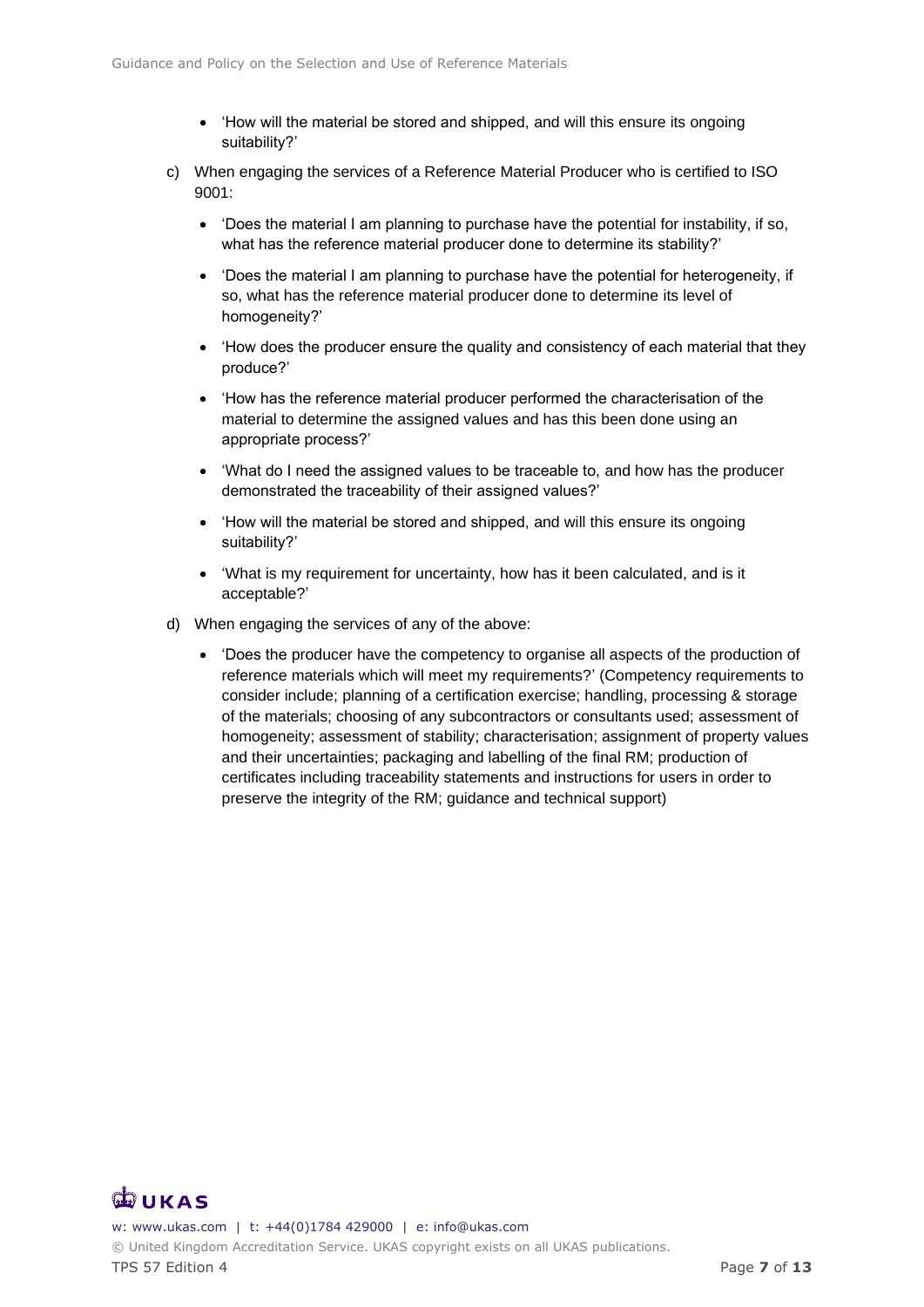#### <span id="page-7-0"></span>**5. References**

#### **5.1 References relating to criteria for the competence of Reference Material Producers**

- a) PD ISO Guide 31: Reference materials Contents of certificates, labels and accompanying documentation
- b) ISO 17034: General requirements for the competence of reference material producers
- c) PD ISO Guide 35: Reference materials Guidance for characterization and assessment of homogeneity and stability

#### **5.2 References relating to Guidance on the Use and Selection of Reference Materials**

- a) PD ISO Guide 30: Reference materials Selected terms and definitions
- b) PD ISO Guide 33: Reference Materials Good practise in using reference materials
- c) EA-4/14 INF: The Selection and Use of Reference Materials
- d) Eurachem Guide The Selection and Use of Reference Materials

#### **5.3 General References**

- a) ISO/IEC 17025 General requirements for the competence of testing and calibration laboratories
- b) ILAC P10 ILAC Policy on the Traceability of Measurement Results
- c) TPS 41 UKAS Policy on Metrological Traceability
- d) VAM (Valid Analytical Measurement/LGC Meeting the Traceability Requirements of ISO/IEC 17025: An Analyst's Guide (Third Edition)
- e) ISO/IEC Guide 99:2007, International vocabulary of metrology Basic and general concepts and associated terms (VIM)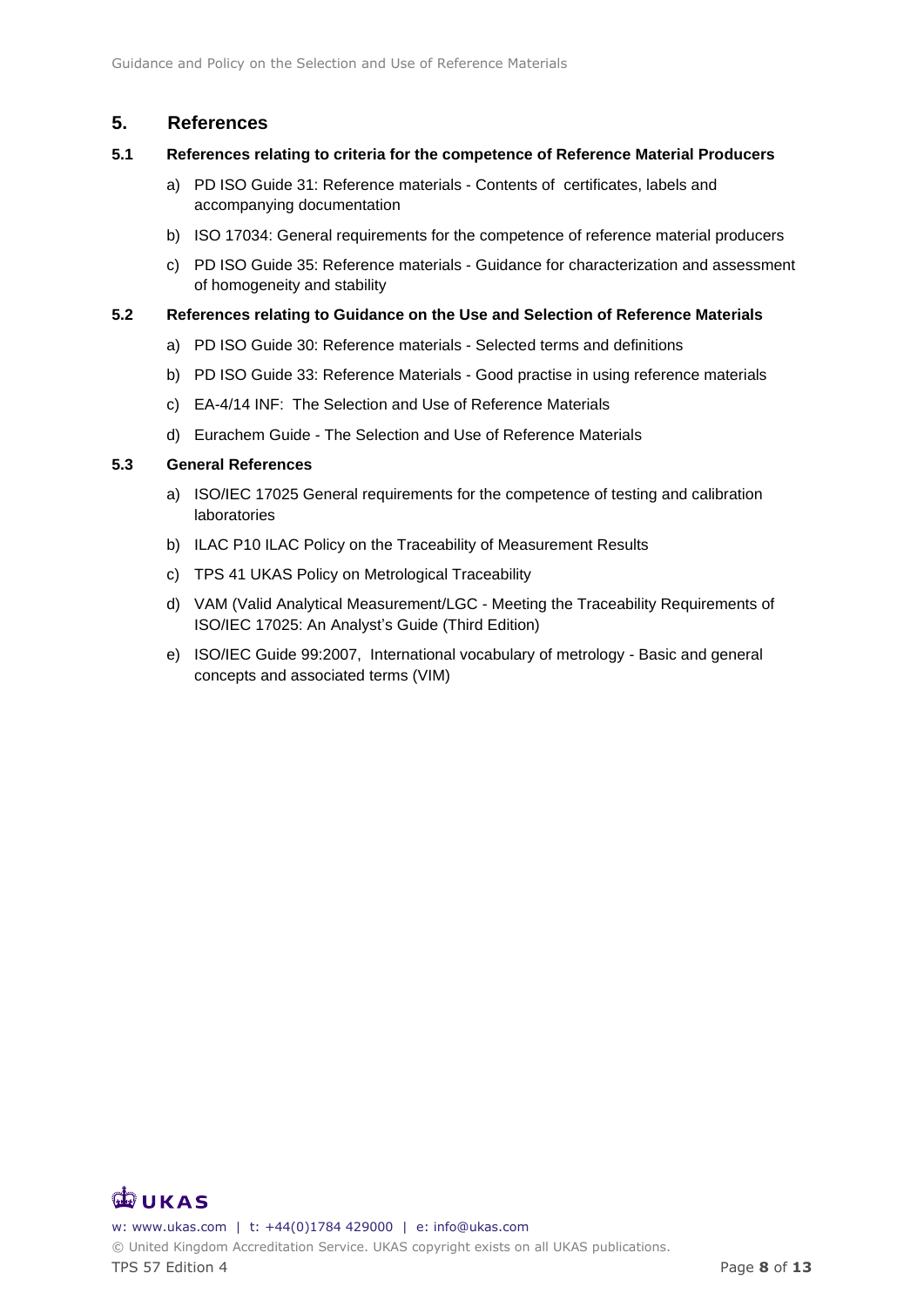### <span id="page-8-0"></span>**Annex 1 - Frequently Asked Questions**

- A1.1 Does the accreditation of the reference material producer to ISO 17034 need to be provided by UKAS or will accreditation from other accreditation bodies be acceptable?
	- ISO 17034 accreditation is covered under the scope of the European Cooperation for Accreditation Multilateral Agreement (EA MLA) and International Laboratory Accreditation Cooperation Mutual Recognition Arrangement (ILAC MRA). Accreditation by signatory accreditation bodies is recognised as equivalent. Lists of signatories and scopes are available on the  $E\text{A}$  and  $ILAC$  websites.
- A1.2 Do all reference materials purchased by a laboratory need to come from a producer accredited to ISO 17034?
	- The laboratory must have confidence in the competence of the producer from whom it obtains reference materials and must be able to demonstrate the basis of its confidence in this respect to UKAS.
- A1.3 Do the reference materials that a laboratory uses for calibration and quality control need to come from separate sources/batches?
	- Laboratories will need to ensure that any bias in the calibration standard/quality control material is detectable by the quality control measures within their systems. If a laboratory uses a material that comes from an accredited reference material producer, they can have confidence in the accuracy of the assigned values. If the laboratory uses the same source/batch for calibration and quality control, then they will need to ensure that the possibility of contamination is considered and measures are put in place to pick this up, for instance by splitting the RM into two portions, retaining that in the original container for calibration and using the other portion for quality control.
- *Note: Some regulations and Government schemes operated within the United Kingdom require the use of separate source/batch calibration and quality control solutions.*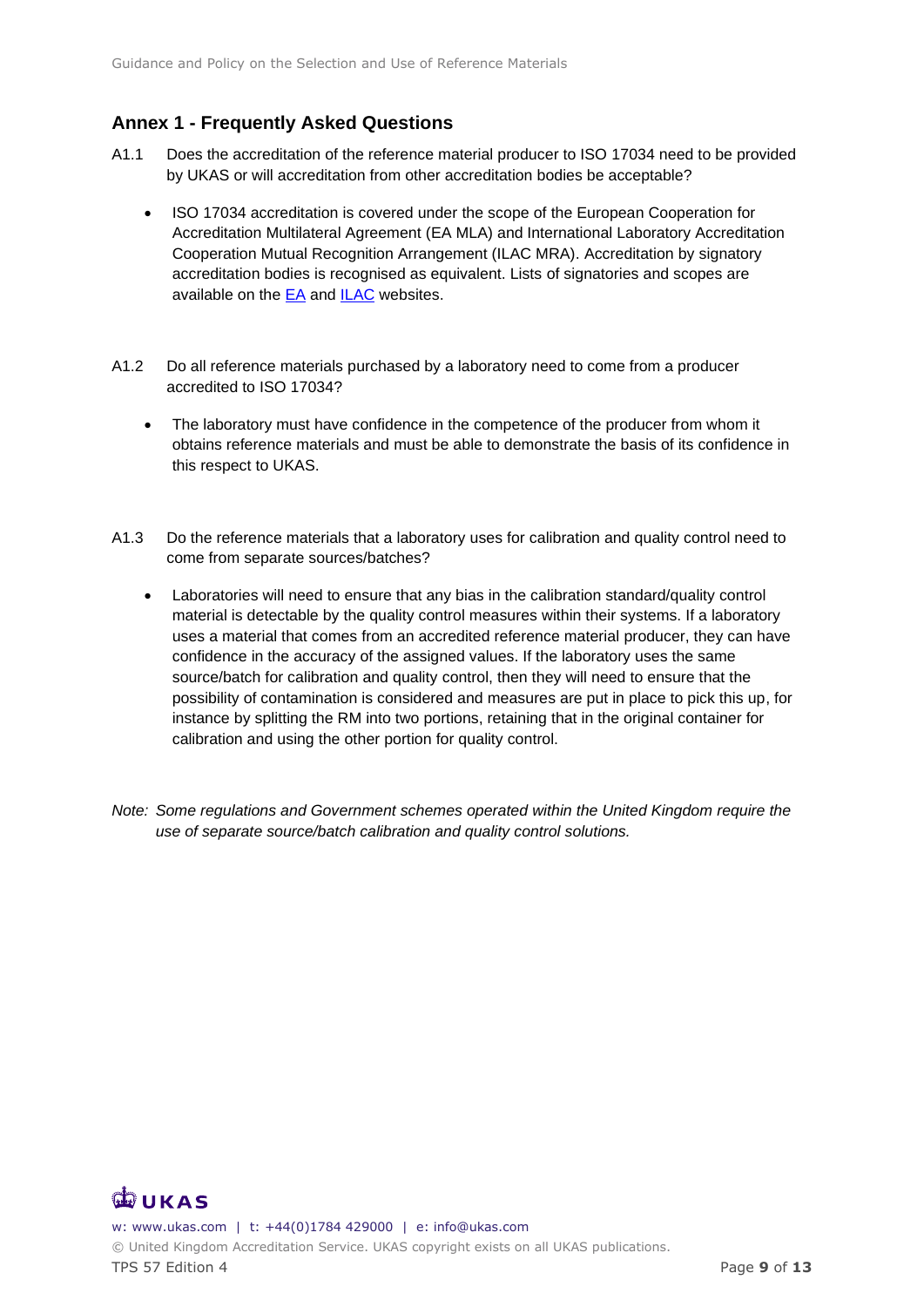### <span id="page-9-0"></span>**Annex 2 - Terminology**

- A2.1 *Reference Material (RM),* material, sufficiently homogeneous and stable with reference to one or more specified properties, which has been established to be fit for its intended use in a measurement process.
	- *Note 1: RM is a generic term.*
	- *Note 2: Properties can be quantitative or qualitative, e.g. identity of substances or species.*
	- *Note 3: Uses may include the calibration of a measurement system, assessment of a measurement procedure, assigning values to other materials, and quality control.*
	- *Note 4: ISO/IEC Guide 99:2007 has an analogous definition (5.13) but restricts the term "measurement" to apply to quantitative values. However, Note 3 of ISO/IEC Guide 99:2007, 5.13 (VIM), specifically includes qualitative properties, called "normal properties".*
- A2.2 *Certified Reference Material (CRM),* reference material, as above, accompanied by an RM certificate that provides the value of the specified property, its associated uncertainty, and a statement of metrological traceability.
	- *Note 1: The concept of value includes a nominal property or a qualitative attribute such as identity or sequence. Uncertainties for such attributes may be expressed as probabilities or levels of confidence.*
	- *Note 2: Metrologically valid procedures for the production and certification of RMs are given in, among others, ISO 17034 and PD ISO Guide 35.*
	- *Note 3: PD ISO Guide 31 gives guidance on the contents of RM certificates.*
	- *Note 4: ISO/IEC Guide 99 has an analogous definition (5.14).*
- A2.3 *Matrix reference material,* reference material that is characteristic of a real sample. Examples are soil, drinking water, metal alloys, blood.
	- *Note 1: Matrix reference materials may be obtained directly from biological, environmental, or industrial sources.*
	- *Note 2: Matrix reference materials may also be prepared by spiking the component(s) of interest into an existing material.*
	- *Note 3: A chemical substance dissolved in a pure solvent is not a matrix material.*
	- *Note 4: Matrix materials are intended to be used in conjunction with the analysis of real samples of the same or a similar matrix.*

# $\mathbb{Z}$ UKAS

w: www.ukas.com | t: +44(0)1784 429000 | e: info@ukas.com © United Kingdom Accreditation Service. UKAS copyright exists on all UKAS publications. TPS 57 Edition 4 Page 10 of 13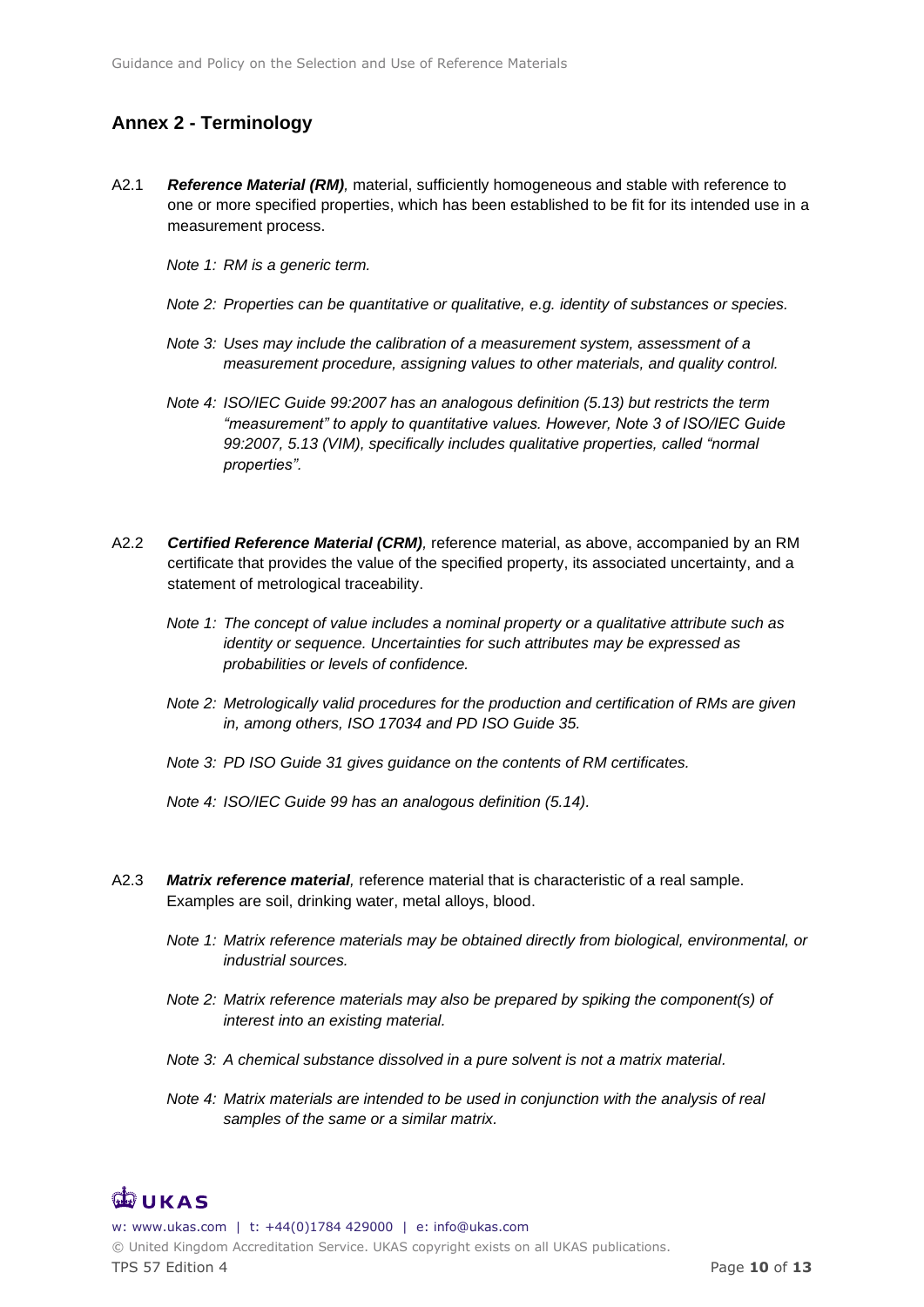A2.4 *Primary measurement standard,* measurement standard that is designed or widely acknowledged as having the highest metrological qualities and whose property value is accepted without reference to other standards of the same property or quantity, within a specified context.

*Note 1: See also ISO/IEC Guide 99:2007.*

A2.5 *Secondary measurement standard,* measurement standard whose property value is assigned by comparison with a primary measurement standard of the same property or value.

*Note 1: See also ISO/IEC Guide 99:2007.*

- A2.6 *Calibration,* operation that, under specified conditions, in a first step, establishes a relation between the quantity values with measurement uncertainties provided by measurement standards and corresponding indications with associated measurement uncertainties and, in a second step, uses this information to establish a relation for obtaining a measurement result from an indication *(ISO/IEC Guide 99:2007 International vocabulary of metrology - Basic and general concepts and associated terms (VIM)).*
	- *Note 1: A calibration may be expressed by a statement, calibration function, calibration diagram, calibration curve, or calibration table. In some cases, it may consist of an additive or multiplicative correction of the indication with associated measurement uncertainty.*
	- *Note 2: Calibration should not be confused with adjustment of a measuring system, often mistakenly called "self-calibration", nor with verification of calibration.*
	- *Note 3: Often, the first step alone in the above definition is perceived as being calibration.*
- A2.7 *Metrological Traceability*, property of a measurement result whereby the result can be related to a reference through a documented unbroken chain of calibrations, each contributing to the measurement uncertainty *(ISO Guide 99:2007 International vocabulary of metrology - Basic and general concepts and associated terms (VIM)).*
	- *Note 1: For this definition, a 'reference' can be a definition of a measurement unit through its practical realisation, or a measurement procedure including the measurement unit for a non-ordinal quantity, or a measurement standard.*
	- *Note 2: Metrological traceability requires an established calibration hierarchy.*
	- *Note 3: Specification of the reference must include the time at which this reference was used in establishing the calibration hierarchy, along with any other relevant metrological information about the reference, such as when the first calibration in the calibration hierarchy was performed.*
	- *Note 4: For measurements with more than one input quantity in the measurement model, each of the input quantity values should itself be metrologically traceable and the*

# **EUKAS**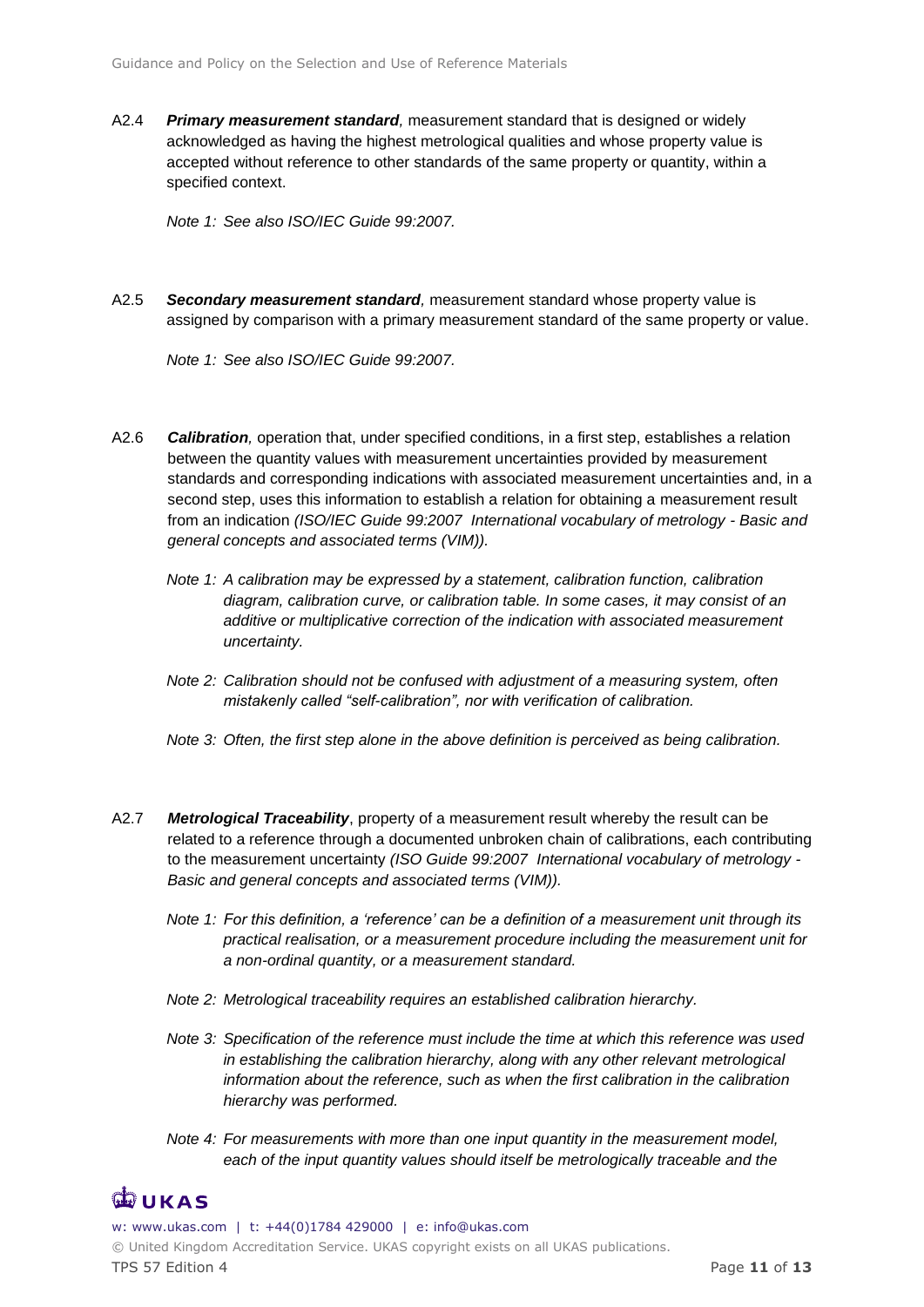*calibration hierarchy involved may form a branched structure or a network. The effort involved in establishing metrological traceability for each input quantity value should be commensurate with its relative contribution to the measurement result.*

- *Note 5: Metrological traceability of a measurement result does not ensure that the measurement uncertainty is adequate for a given purpose or that there is an absence of mistakes.*
- *Note 6: A comparison between two measurement standards may be viewed as a calibration if the comparison is used to check and, if necessary, correct the quantity value and measurement uncertainty attributed to one of the measurement standards.*
- *Note 7: The ILAC considers the elements for confirming metrological traceability to be an unbroken metrological traceability chain to an international measurement standard or a national measurement standard, a documented measurement uncertainty, a documented measurement procedure, accredited technical competence, metrological traceability to the SI, and calibration intervals (see ILAC P-10).*
- *Note 8: The abbreviated term "traceability" is sometimes used to mean 'metrological traceability' as well as other concepts, such as 'sample traceability' or 'document traceability' or 'instrument traceability' or 'material traceability', where the history ("trace") of an item is meant. Therefore, the full term of "metrological traceability" is preferred if there is any risk of confusion.*
- A2.8 *Homogeneity*, the degree to which a property or constituent is uniformly distributed throughout a quantity of material or between separate units of the same material.
- A2.9 *Stability*, characteristic of a reference material, when stored under specified conditions, to maintain a specified property value within specified limits for a specified period of time.
- *A2.10 Artefact,* for the purposes of this document "artefact" shall be taken to mean, either a single item (eg, calibration weight) or a material (Solid, Liquid or Gas).
- A2.11 *Property Value*, value corresponding to a quantity representing a physical, chemical, or biological property of an RM.
- A2.12 *Property Attribute,* value or non-numerical *descriptor corresponding to a qualitative characteristic representing a physical, chemical, or biological property of an RM.*

#### $\mathbb{Z}$ UKAS w: www.ukas.com | t: +44(0)1784 429000 | e: info@ukas.com © United Kingdom Accreditation Service. UKAS copyright exists on all UKAS publications. TPS 57 Edition 4 **Page 12** of **13**